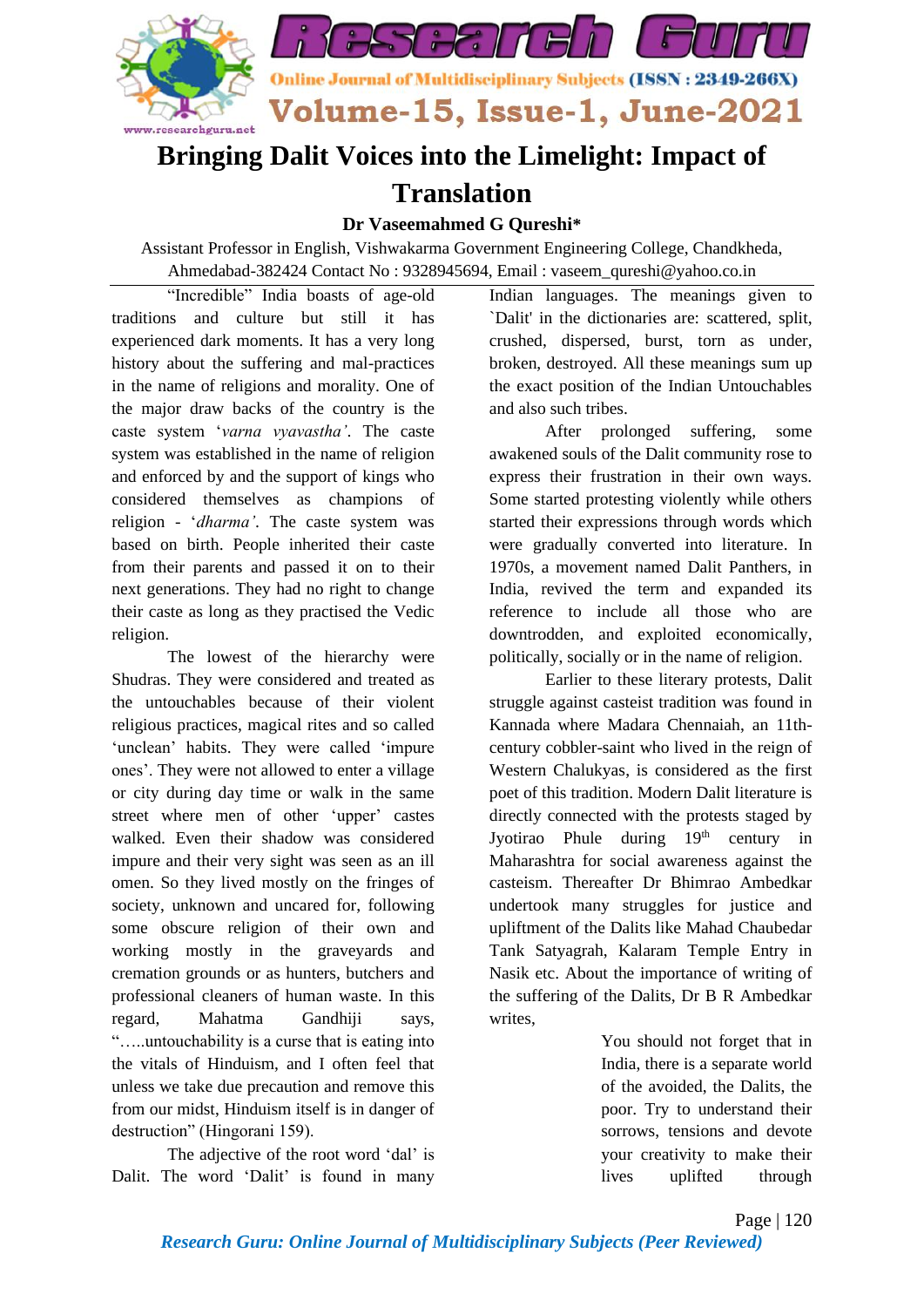## literature. Real humanity lies in it. (Vaghela 99)

In modern times, because of the legacy of Phule and Ambedkar, Dalit literature got momentum in Maharashtra. But before these writers gained importance in the 1960s, such people as Baburao Bagul, Bandhu Madhav, Shankarao Kharat were already writing. In today's literary world, Dalit literature has attained immense prominence and standing. Dileep Padgaokar says in this regard, "It is remarkable that during short duration Dalit literature came into being and today it is moving fast from protest to strength, from strength to movement and from movement to revolution" (Vaghela 99). Thus, the term Dalit has moved on from being merely a caste to becoming a symbol of change and revolution. Later, these Dalit works have been translated into other Indian languages which motivated other fellowmen to go ahead on the path of protesting by writing. Their voices of assertion have gained audibility. Dalitness, in its real sense, is in the process of attaining de-mystification.

Though Gujarat's Dalit history has a rich episode dating the Medieval Period, it expanded its wings later. The story of human sacrifice of Maya, a Dalit youth, during the Solanki rule, for the construction of the Sahastraling Pond and the welfare of the society in Patan is still remembered vividly. The novel writing began when Nandshankar Mehta in 1866 wrote *Karan Ghelo* which has been considered as the first Gujarati novel. But before that, Sorabsha Munsaf translated a French novel in Gujarati named *Hindustan Madhye nu Ek Zupdu* in which the coprotagonist was from the down trodden group '*Pariyah*'. Later, *Antarpat* by Snehrashmi and *Gramlakshmi* by Ramanlal Desai had some Dalit characters expressing their sufferings. Well known poet Narmad explained the casteism as main reason for the ruin of the Hindus in his poem 'Ruins of the Hindus' ('*Hinduo ni Padati*').

The death of Ambedkar in 1956 gave an ample way to the creativity among the Gujarati Dalit writers who wrote "Tribute"

articles and poems. On the issue of the origin of Gujarati Dalit literature, Rita Kothari writes, "Unlike Marathi Dalit literature, Gujarati Dalit literature had a fairly delayed beginning" (Kothari 4308). She is right in her saying this because, a group of Gujarati Dalit youths awakened only during the post-Independence era.

The beginning of the Gujarati Dalit prose has its roots in the magazine *Panther* by Rameshchandra Parmar published during 1975. Historically speaking, the first anthology of Gujarati Dalit short story made its appearance with *Gujarati Dalit Varta* (1987) edited by Mohan Parmar and Harish Mangalam. This was a well known and well received collection of works by Dalit writers in Gujarat. According to Prof Yashwant Vaghela, Gujarati Dalit Literature is "voices to the human sensations lying on debris of cultural values" (95). This expression can be seen when Dalpat Chauhan, a well known Gujarati Dalit poet writes about the pain and suffering of slavery in his poem 'To pachhi' as:

> Slaves shackles. / How they are / Are never seen by eyes./When walking on road /Heart skips beats, / When the head bending for prayer/ cut off suddenly, /When the hands can't be raised / To touch the horizon, / When the screams of wife being raped against the eyes and silence isn't broken, / What will you call it, friends ??? (Vaghela 104)

Now is the time for the entire literary world to watch out for the products of the Dalit literary canon. Today, it is not an exaggeration to believe what Dalpat Chauhan says about his own notion regarding the post modern era he writes, "Dalit Literature Era is the Post Modern Era itself because major part of the post Modern era is occupied by Dalit literature. This new trend has created many new dimensions" (Chuahan 5).

*Angaliyat* is considered as the first Dalit novel written in any language in India.